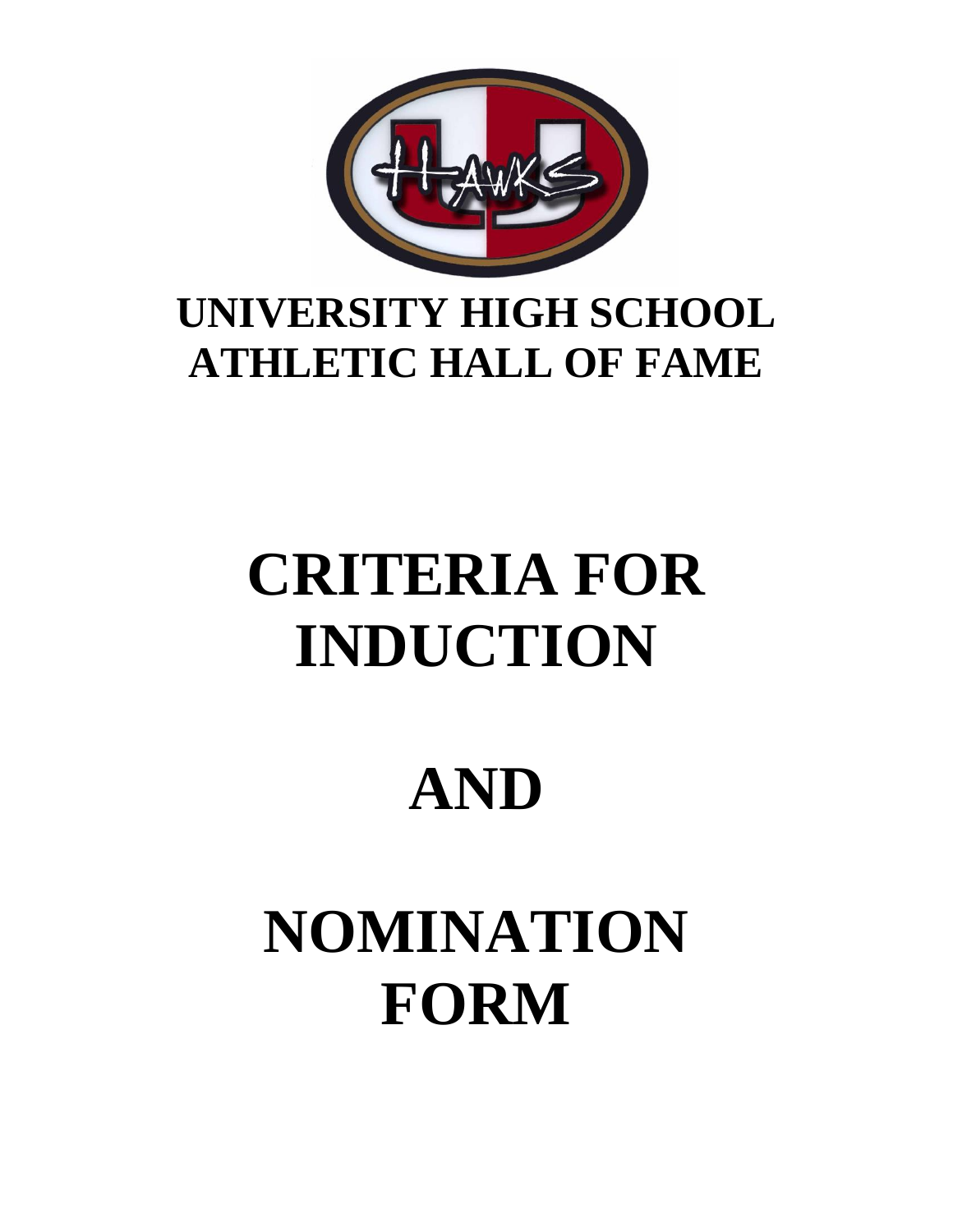

#### **Criteria for Induction into the University High School Athletic Hall of Fame**

An inductee must meet or exceed one or a combination of the following:

- 1. Athletes must have attended University High School.
- 2. All inductees must be of the highest moral and ethical character and must have brought positive recognition to himself/herself for University High School.
- 3. Athletes will become eligible for induction into the UHS Athletic Hall of Fame10 years after their high school class has graduated.
- 4. Athletes' post secondary careers (both college and professional) may be used as criteria for consideration for their induction.
- 5. Coaches, athletic directors, administrators and individuals who have contributed to the UHS athletic programs in an auxiliary capacity may be considered for induction.
- 6. Coaches, athletic directors and administrators will become eligible for induction into the UHS Athletic Hall of fame upon retirement.

#### **Selection Committee**

The UHS Athletic Hall of Fame Selection Committee shall consist of seven (7) members. The UHS Athletic Director and the UHS Principal (or their designee) and the selection committee chair shall be members of this committee. Four (4) at-large members shall also be selected. The term of office for committee members will be indefinite, with the renewal each year. Replacement committee members shall be approved by a majority decision on all inductees. If a consensus cannot be reached by the committee, a 5/7 (71%) majority vote shall be required for induction.

In the first year of the UHS Athletic Hall (2018) a maximum of ten (10) individuals may be inducted. Two inductees may be selected from each of the following years. 1925-1950, 1951-1970, 1971- present. An additional four (4) inductees may be selected from any of these time intervals for a maximum of ten (10).

After the first year (2018) a maximum of five (5) inductees may be selected. These inductees may come from any time interval.

#### **Nominations**

Nominations for consideration for induction into the UHS Athletic Hall of Fame may be made by teachers, coaches, alumni, or interested community members. These nominations must include criteria and/or reasons that the nominee should be considered for induction by the Committee. Members of the Selection Committee may nominate individuals for consideration.

#### **Honors**

All members inducted into the UHS Athletic Hall of Fame shall have a plaque placed in the high school in their honor. They will also receive a personal plaque and a certificate denoting this accomplishment. They will also be honored at a banquet held in their honor.